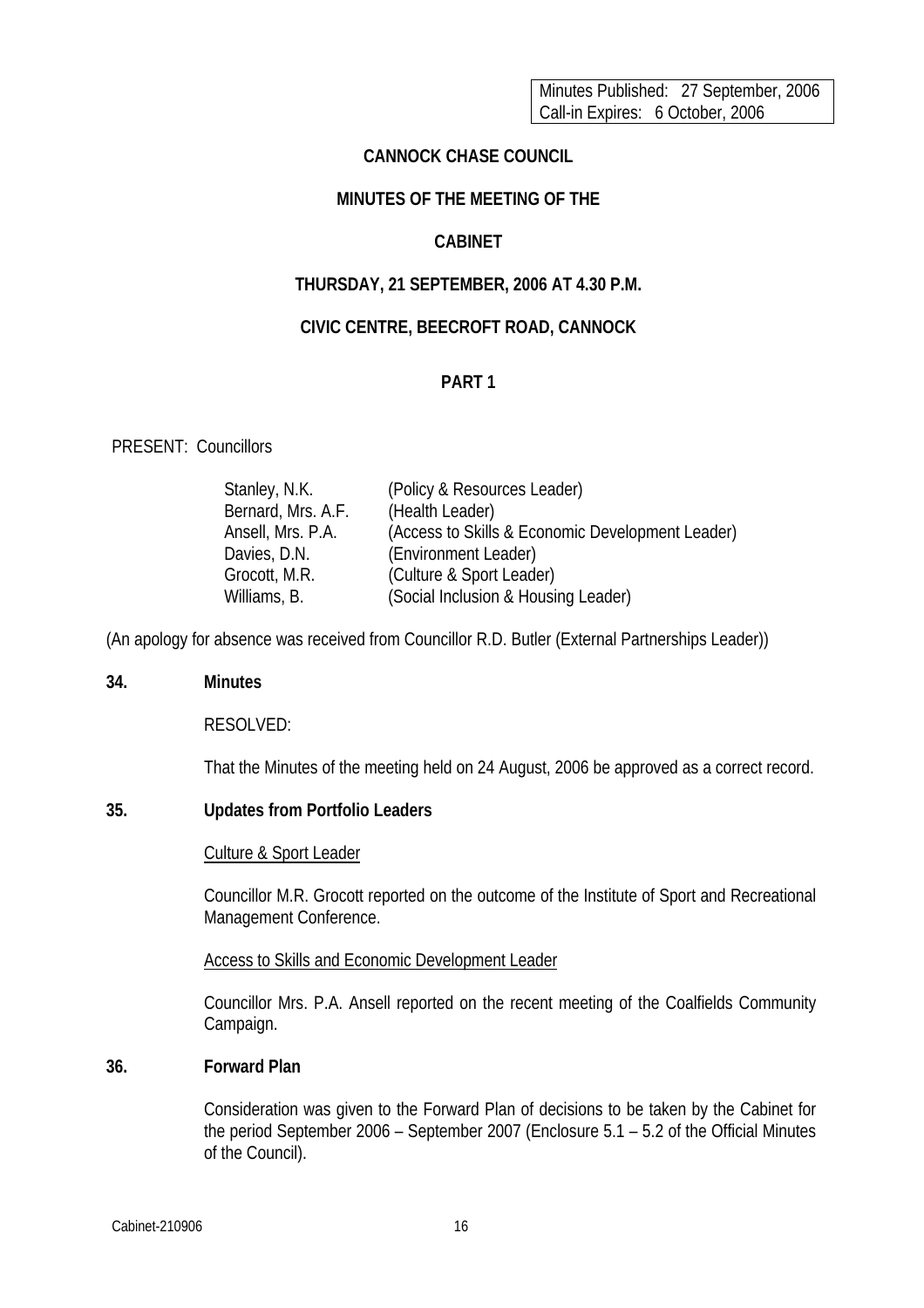### RESOLVED:

That the Forward Plan for the period September 2006 to September 2007 be approved.

#### **37. Recommendations from the Culture and Sport Select Committee held on 5 September, 2006**

Consideration was given to the following recommendations referred to it by the Culture and Sport Select Committee held on 5 September, 2006:

(i) Playing Pitch Strategy

"That Cabinet be recommended to approve the Playing Pitch Strategy for consultation".

(ii) Potential Partnership with Blake Valley Technology College

"That Cabinet be recommended to approve in principle the proposed partnership between Cannock Chase Council and Blake Valley Technology College for the provision of a new athletics track and other facilities located at the College and to authorise officers to undertake the necessary work to develop the proposals".

(iii) Partnership Proposal with Cardinal Griffin Roman Catholic School

"That Cabinet be recommended to approve in principle the proposed partnership between Cannock Chase Council and Cardinal Griffin Roman Catholic School for the provision of an artificial turf pitch at the School and authorise officers to undertake the necessary work to develop the proposals".

### RESOLVED:

- (A) That the Playing Pitch Strategy be approved for consultation.
- (B) That the proposed partnership between Cannock Chase Council and Blake Valley Technology College be approved in principle for the provision of a new athletics track and other facilities located at the College and that officers be authorised to undertake the necessary work to develop the proposals.
- (C) That the proposed partnership between Cannock Chase Council and Cardinal Griffin Roman Catholic School be approved in principle for the provision of an artificial turf pitch at the School and that officers be authorised to undertake the necessary work to develop the proposals.

#### **38. Future Strategy for the Council's Housing Stock**

Consideration was given to the Report of the Deputy Chief Executive (Enclosure 7.1 – 7.64 of the Official Minutes of the Council).

#### RESOLVED:

(A) That Council on 27 September 2006 be recommended:-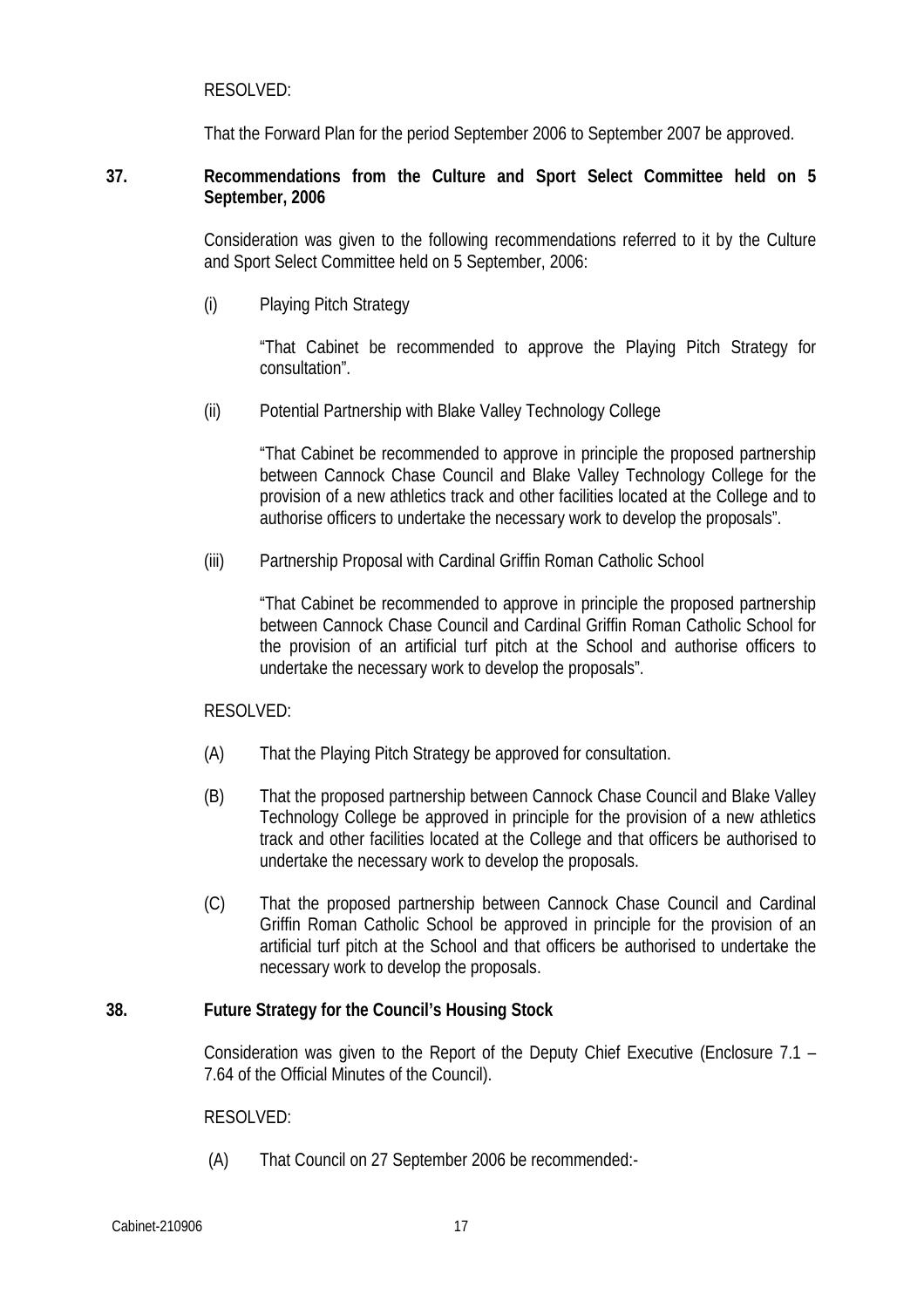- (i) That subject to a satisfactory conclusion of a tripartite Agreement between the Harvest Housing Group on behalf of Your Chase Homes, the Department for Communities and Local Government, and the Council, on matters which impact on the General fund including preserved Right to Buy receipts, VAT shelter and the reimbursement of the Council's pre-ballot costs, (up to and including a ballot), the Council continue to pursue a strategy of stock transfer within the Governments current financial regime.
- (ii) That the Council's application to the Department for Communities and Local Government for a place on the 2006 Housing Transfer Programme be confirmed.
- (iii) That the Council progress pre-ballot activities, (up to and including a ballot) subject to a place being obtained on the 2006 Housing Transfer Programme and a level of gap funding which is acceptable to the Council.
- (iv) That a stock transfer proposal which provides details of the proposed transfer of the Council's housing stock to Your Chase Homes as part of the Harvest Housing Group, be formulated for consultation with tenants.
- (v) That following consultation with tenants, the Council's transfer proposals be subject to further ballot of tenants organised by the Electoral Reform Society.
- (vi) That the initial timetable for the proposed transfer of the Council's housing stock to Your Chase Homes, as detailed in Annex 4 of the report be agreed.
- (vii) That subject to the deletion of paragraph 3.1(b) the decision-making framework for the stock transfer process as detailed in Annex 5 of the report be agreed.
- (viii) That a Housing Transfer Committee of eight Members be established in accordance with the terms of reference as detailed in Annex 6 to the report and that:-
	- (a) The Council appoints members to serve on the Committee in accordance with the political balance of the Council.
	- (b) The Chase Tenants and Residents Federation be requested to nominate eight Cannock Chase Council tenants to act as advisers to the Committee.
- (ix) That a Shadow Board for Your Chase Homes be established which includes five Council nominees and that Council appoints nominees to serve on the Shadow Board in accordance with the political balance of the Council.
- (x) That supplementary estimates for the transfer process to cover the pre-ballot period up to and including a ballot be granted as follows:-
	- (a) General Fund £92,000
	- (b) Housing Revenue Account £68,000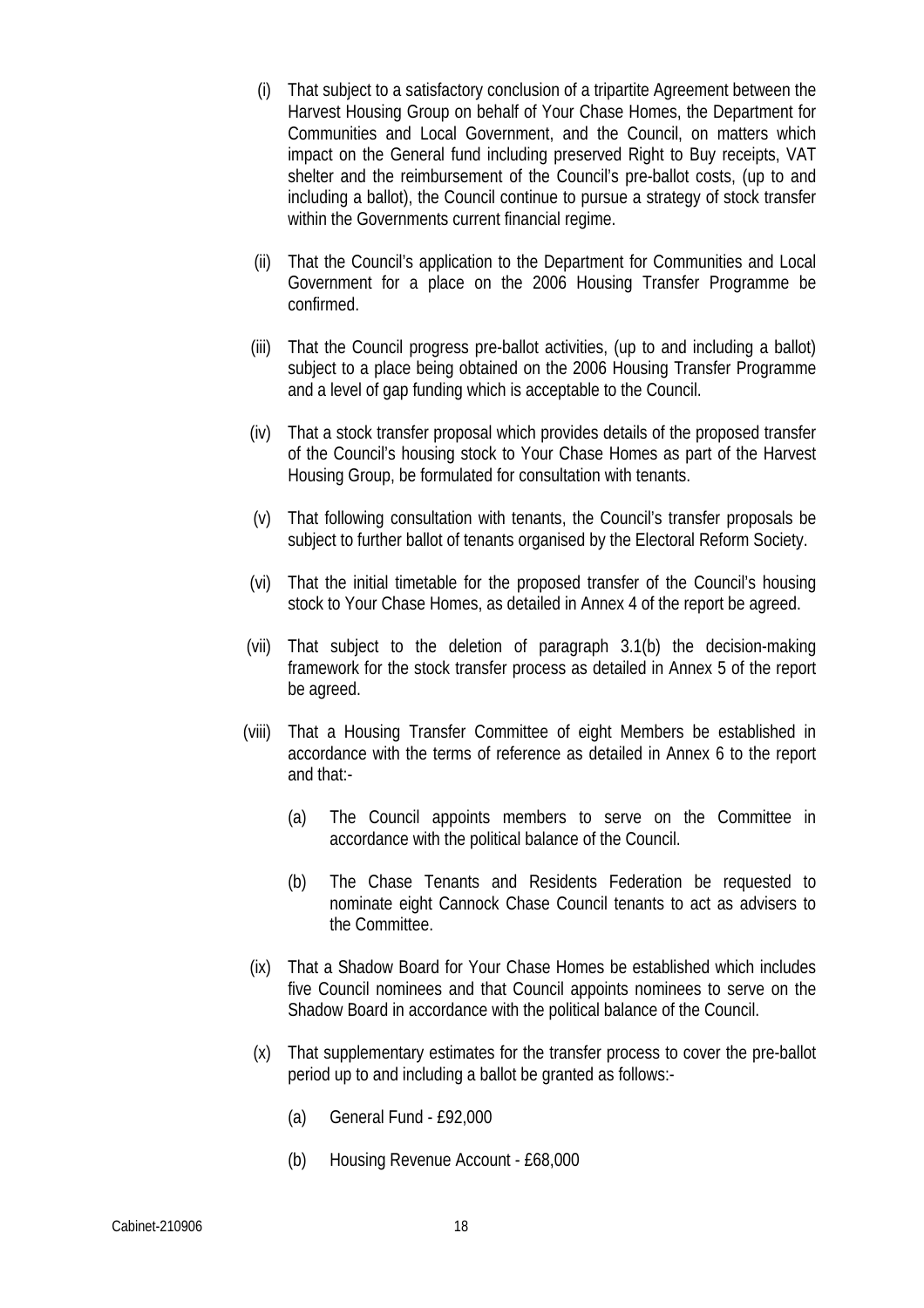- (xi) That the cost of the time of the Deputy Chief Executive and other senior officers spent working on the stock transfer project be met from the time cost savings in respect of other agreed budgets.
- (xii) That the informal consultation programme be led on behalf of Your Chase Homes by the Harvest Housing Group and that the cost of activities undertaken by the Harvest Housing Group, including "a door knocking exercise" be met by the Harvest Housing Group.
- (xiii) That the communications and consultation strategy be amended to reflect the revised stock transfer budgets detailed in recommendation (x) above and the activities to be on behalf of Your Chase Homes by the Harvest Housing Group as part of the informal consultation programme, and that a revised strategy be considered by the Housing Transfer Committee.
- (xiv) That stock transfer be supported during and as part of the Council's consultation programme with tenants.
- (xv) That the Communications Protocol as detailed in Annex 8 of the report be agreed.
- (xvi) That all tenants be informed of the Council's decision to pursue a continued strategy of stock transfer through the next edition of the Hometalk magazine, and that the text be agreed by the Deputy Chief Executive following consultation with the Leader for Social Inclusion and Housing.
- (B) That the conclusion of a tripartite Agreement between the Harvest Housing Group, on behalf of Your Chase Homes, the Department for Communities and Local Government and the Council, on matters which impact on the General Fund, including preserved Right to Buy receipts, VAT shelter and the reimbursement of the Council's pre-ballot costs, (up to and including a ballot) be delegated to the Deputy Chief Executive following consultation with the Leader of the Council and that the results be reported to Council on 27 September, 2006.
- (C) That in view of the urgency and the fact that a delay caused by the "call-in" process would seriously prejudice the Council's interests, that the Council's "callin" procedures be suspended in respect of resolution (B) above in accordance with paragraph 12.4A of the Overview and Scrutiny Procedure Rules to ensure the negotiations of the Agreements are to be concluded prior to Council on 27 September, 2006.

# **39. Community Strategy 2006/07 and 2007-10**

Consideration was given to the Report of the Chief Executive (Enclosure 8.1 – 8.10 of the Official Minutes of the Council).

### RESOLVED:

(A) That Cabinet notes the timetables for the preparation of the Local Area Agreement for Staffordshire.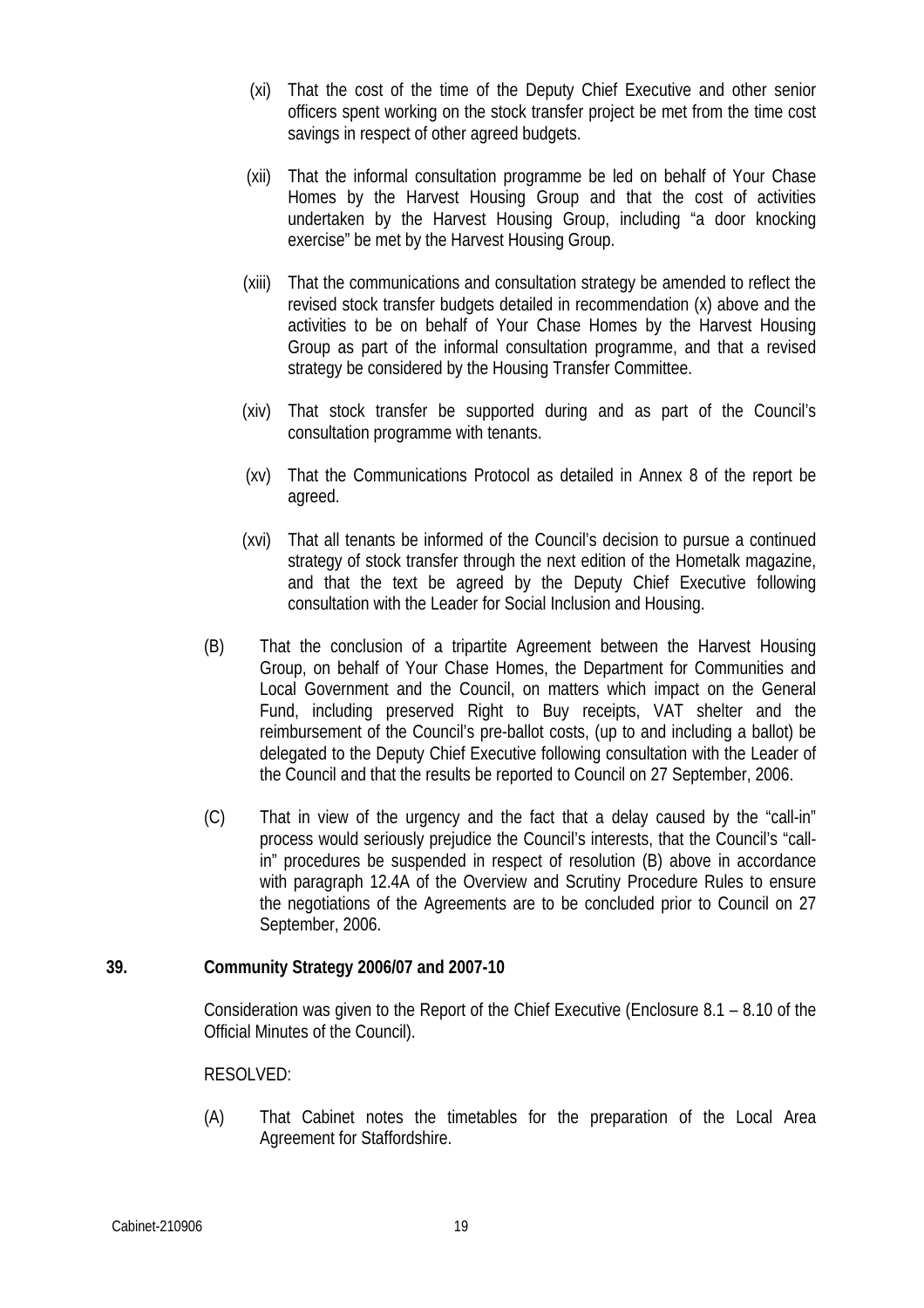- (B) That the Scrutiny Committee on 25 September, 2006 be consulted on the contents of the Community Strategy for 2006-07 and the first full draft Local Area Agreement for Staffordshire which will inform the development of a Sustainable Community Strategy for 2007-2010.
- (C) That Council on 27 September, 2006 be recommended to endorse the first full draft Local Area Agreement for Staffordshire, whilst accepting that further work needs to be done to determine the priorities, targets and outcomes for Cannock Chase.

# **40. New Swimming Pool – Rugeley: Application to Sport England**

Consideration was given to the Report of the Chief Executive (Enclosure 9.1 – 9.6 of the Official Minutes of the Council).

### RESOLVED:

- (A) That Members note that the Head of Culture and Major Projects, in consultation with the Portfolio Holder for Culture and Sport, submitted an expression of interest to the Community Investment Fund (CIF) on 1 September, 2006.
- (B) That approval be given to the submission of a full external funding application for £200,000 to Sport England by 3 October, 2006, to access funding from the CIF to support the development of Rugeley Swimming Pool.

## **41. Extension to Introductory Tenancies**

Consideration was given to the Report of the Deputy Chief Executive (Enclosure 10.1 – 10.6 of the Official Minutes of the Council).

### RESOLVED:

That the Council adopt the provisions in the Housing Act 2004 to allow the use of extensions to Introductory Tenancies.

### **42. Demotion Orders**

Consideration was given to a Report of the Deputy Chief Executive (Enclosure 11.1 – 11.9 of the Official Minutes of the Council).

### RESOLVED:

That the Council adopt the use of Demotion Orders contained in the Anti-Social Behaviour Act 2003, to combat anti-social behaviour occurring in secure tenancies.

# **43. Choice Based Letting Scheme**

Consideration was given to a Report of the Deputy Chief Executive (Enclosure 12.1 – 12.15 of the Official Minutes of the Council).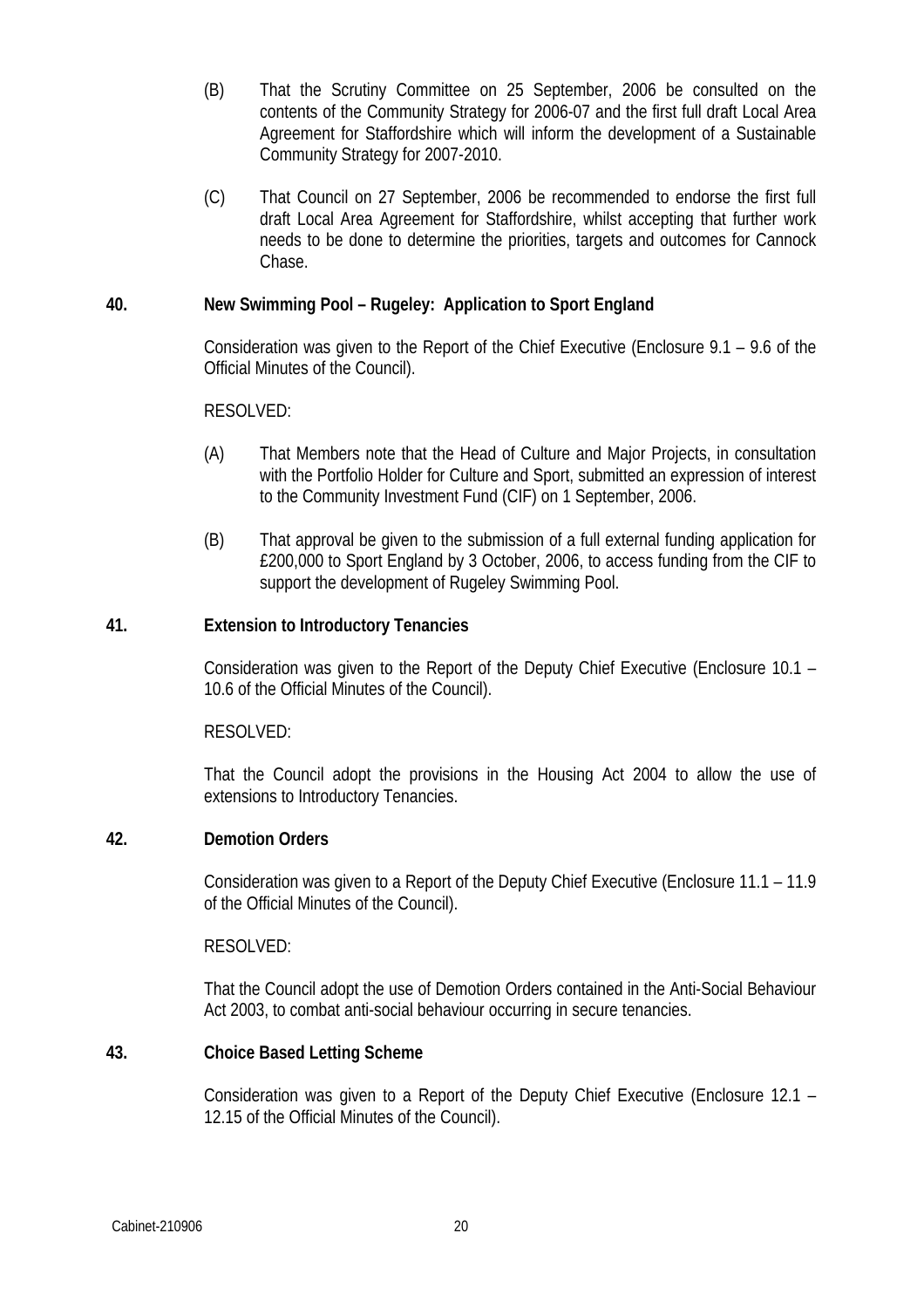- (A) That the Council participate in the development of a Choice Based Lettings for Southern Staffordshire and Northern Warwickshire covering the Local Authority areas identified in paragraph 6.1 of the report.
- (B) That the proposed allocations framework for the Southern Staffordshire and Northern Warwickshire Choice Based Lettings Scheme as attached at annex1 of the report be agreed.
- (C) That the Council together with other partner organisations submit a bid for additional resources to the Department for Communities and Local Government to assist with the development and implantations of the Southern Staffordshire and Northern Warwickshire Choice Based Lettings Scheme.
- (D) That the Head of Housing following consultation with the Leader for Social Inclusion and Housing be authorised to approve details of the bid to the Department for Communities and Local Government of the Southern Staffordshire and Northern Warwickshire Choice Based Lettings Scheme.
- (E) That the Southern Staffordshire and Northern Warwickshire Choice Based Lettings Scheme be further developed and that a further report be received on the final proposed scheme when the results of the bid to the Department for Communities and Local Government are known.

# **44. Cannock Chase Local Development Framework: Development Control Policies Development Plan Document Issues and Options Report**

Consideration was given to a Report of the Chief Executive (Enclosure 13.1 – 13.5 of the Official Minutes of the Council).

# RESOLVED:

- (A) That the Development Control Policies DPD Issues and Options Report be approved for consultation, in accordance with the Town and Country Planning (Local Development) (England) Regulations, 2004.
- (B) That a report be submitted to a future meeting considering the consultation responses and proposals for preferred options.

## **45. Recommendation from the Culture and Sport Select Committee held on 5 September, 2006**

Following advice from the Council's Solicitor, it was agreed that the report be considered under Part 1 of the agenda on the basis that the information contained within the report considered by the Select Committee was not exempt as defined under paragraph 3 of Schedule 12A of the Local Government Act 1972 (as amended) due to the fact that the information related to a proposed development for which the local planning authority may grant itself planning permission pursuant to Regulation 3 of the Town and Country Planning General Regulations 1992.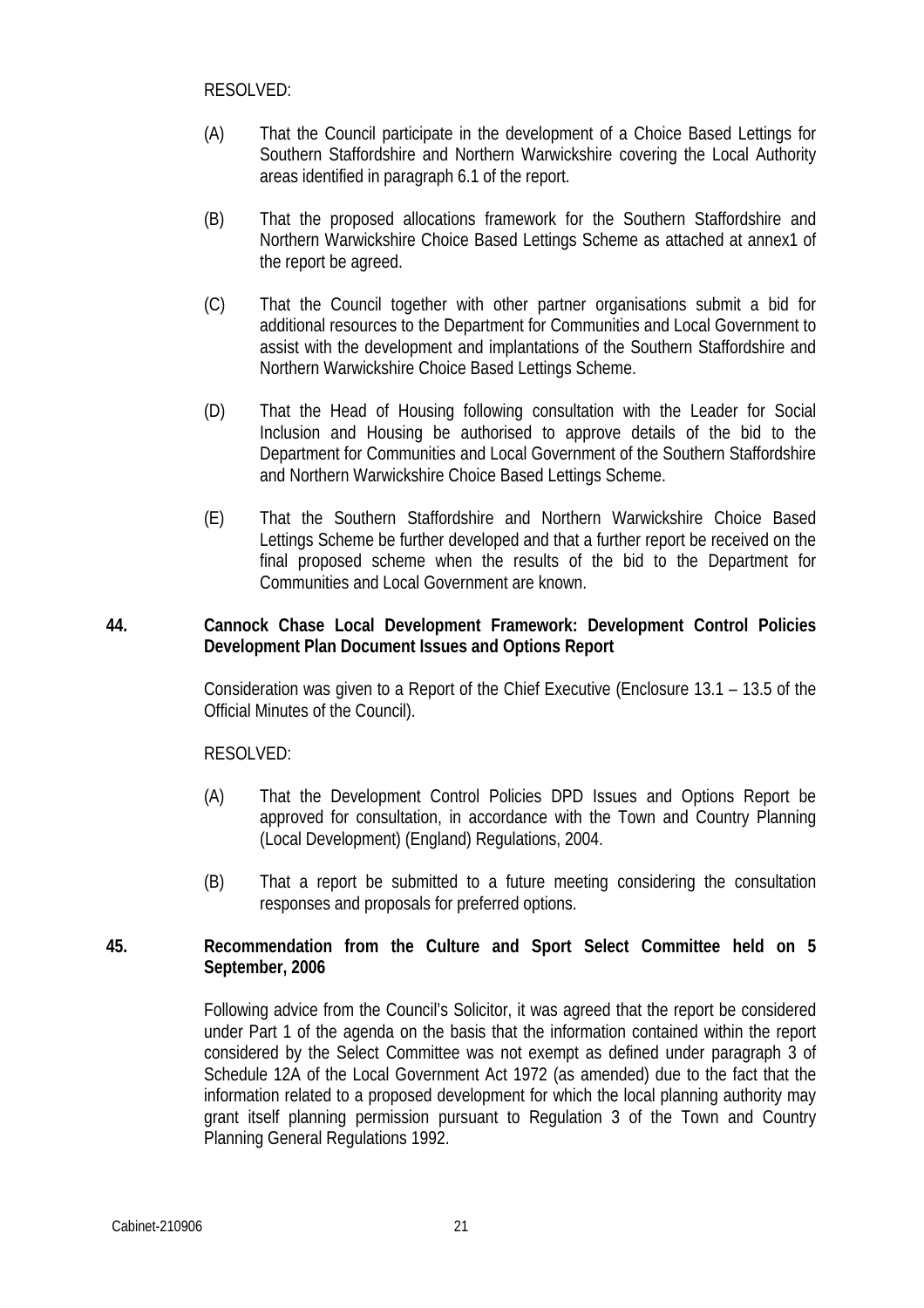Consideration was given to the following recommendation referred to it by the Culture and Sport Select Committee held on 5 September, 2006:

(i) New Swimming Pool, Rugeley – Stage C Progress Report

"That Cabinet be recommended that the design alternative should be progressed to the next stage".

### RESOLVED:

That the design alternative be progressed to the next stage.

### **46. Rugeley Swimming Pool – Supplementary Estimate**

Following advise from the Council's Solicitor, it was agreed that the report be considered under Part 1 of the agenda on the basis that the information contained within the report was not exempt as defined under paragraph 3 of Schedule 12A of the Local Government Act 1972 (as amended) due to the fact that the information related to a proposed development for which the local planning authority may grant itself planning permission pursuant to Regulation 3 of the Town and Country Planning General Regulations 1992.

Consideration was given to the Not for Publication Report of the Chief Executive (Enclosure 16.1 – 16.10 of the Official Minutes of the Council).

RESOLVED:

- (A) That Council be recommended to approve a supplementary estimate of £560,000 to meet the increased costs for the Rugeley Swimming Pool Capital Scheme and that borrowing limits for 2007-08 and future years be increased accordingly.
- (B) That subject to (A) above, that Council approves:
	- (i) The exemption of the construction contract for the new Rugeley Swimming Pool from having to comply with the Council's Contract Procedure Rules 14, 17 and 21.
	- (ii) That a 'two stage' tendering process is followed as detailed in Item 3 of this report.
- (C) That subject to (A) and (B) above Council approve this project and grants permission to spend.

### **47. Exclusion of the Public**

#### RESOLVED:

That the public be excluded from the remainder of the meeting because of the likely disclosure of exempt information as defined in Paragraphs 1, 2, 3 and 5, Part I, Schedule 12A Local Government Act 1972 (as amended).